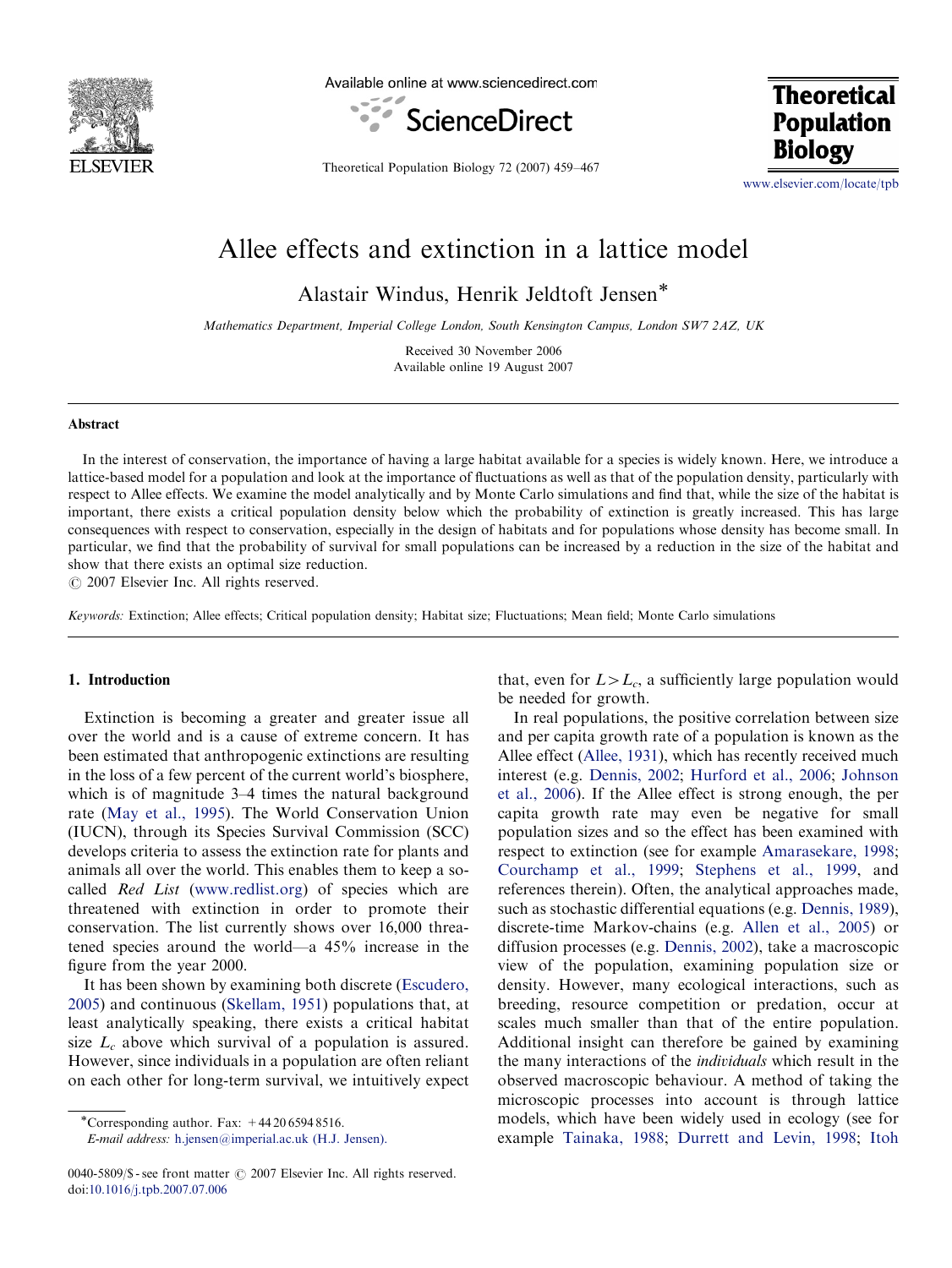et al., [2004](#page-7-0)). In particular, space is explicitly defined as a variable and so much additional insight can be given, especially to the effects of the habitat size on the population.

Here, we introduce a simple lattice model, incorporating the processes of birth, death and diffusion, which display Allee effects. We attempt to keep the model as general as possible, not aiming to model a particular species, rather to show the general behaviour of species which rely on others for growth. After defining the model in the next section, we examine the fluctuations in the population density that are present in the Monte Carlo (MC) simulations in Section 3. The displayed Allee effects are studied in Section 4, particularly with respect to a sudden decrease in population. Finally, our conclusions are discussed in Section 5.

## 2. The model

We have a  $d$ -dimensional square lattice of linear length  $L$ where each site is either occupied by a single individual (1) or is empty (0). A site is chosen at random. If the site is occupied, the individual dies with probability  $p_d$ , leaving the site empty. If the individual does not die, a neighbouring site is randomly chosen. If this site is empty, the individual moves there. If occupied however, a second neighbouring site is chosen. If this second site is empty, reproduction occurs with probability  $p_b$ .<sup>1</sup> The parents remain at their original sites with the new individual occupying the second chosen site. If the second chosen site is occupied, no reproduction takes place in order to prevent over-crowding of the population. We therefore have the following reactions for an individual A:

 $A\phi \leftrightarrow \phi A$ ,  $A + A \rightarrow 3A$  and  $A \rightarrow \phi$ , (2.1)

where  $\phi$  represents an empty site.

A time step is defined as the number of lattice sites and so is equal to approximately one update per site. This ensures that, in contrast to the total number of updates, the number of updates per site per time step remains independent of the lattice size. Despite an individual in the population being able to move, die or give birth in a single time step, simulations show that, as we would hope, the processes of birth and death occur with much less frequency than that of dispersal.

We use nearest neighbours and, throughout most of the paper, periodic boundary conditions. Although more unrealistic than, say, reflective, periodic boundary conditions allow for better comparison with analytical results, since periodic systems remain homogenous. We later, however, examine some results with reflective boundary conditions.

In order to justify some of the finer details of this modelling approach, we carried out tests, changing specific properties of the model. In particular, we investigated the consequences of the order in which the processes of birth,

death and diffusion were carried out and also the effect of the shape of the lattice sites and hence the number of neighbouring sites. The latter was examined by simply viewing next-nearest neighbour sites rather than just nearest neighbour sites. We expect neither detail to make any significant difference to the dynamics due to the coarse-grained level at which we view the system. This was indeed confirmed by simulations where, in both cases, the changes made to the model made no qualitative difference to the behaviour of the system.

Unlike other similar models such as the contact process [\(Harris,](#page-7-0) 1974), here, two individuals must meet in order to reproduce, whereas one individual can die by itself. The resulting density dependence of the population for survival leads to observed Allee effects which we examine in detail later.

We analytically examine our model by deriving the socalled mean field (MF) equation (e.g. [Opper](#page-7-0) and Saad, [2001\)](#page-7-0) for the density of occupied sites  $\rho(t)$ . Assuming the particles are spaced homogeneously in an infinite system we have

$$
\frac{\partial \rho(t)}{\partial(t)} = p_b(1 - p_d)\rho(t)^2(1 - p(t)) - p_d\rho(t). \tag{2.2}
$$

The first term is the proliferation term and so is proportional to  $\rho^2$ , the probability that the individual does not die,  $(1-p_d)$ , the probability that the next randomly chosen site to give birth on is empty,  $(1-\rho)$  and finally the probability that it gives birth if this is the case,  $p_b$ . The second term represents annihilation of an individual and so is proportional to both  $\rho$  and  $p_d$ , the probability that the chosen individual dies.

Clearly the MF approach is limited in its applicability to real systems due to the false assumption of infinite lattice size and its neglect of spatial inhomogeneity. While MC simulation results of the model will clearly give us a more realistic insight into how a real system may behave, Eq. (2.2) does give us a good indication of what we may observe. In fact, we find very good qualitative agreement between the MF predictions and the MC results in subsequent sections.

When examining extinction through MC simulations, it is important to note that, in contrast to MF, extinction will always occur in a finite lattice. Survival probabilities in the infinite time limit are therefore zero for  $p_d > 0$ . With that in mind, when we discuss the probability of survival according to the MC results, we mean the probability of survival up to some  $t = t_{\text{max}}$ .

#### 2.1. Phase transition

Due to the conflict between the growth and decay processes in the model, we expect that, with certain values of  $p_b$  and  $p_d$ , extinction of the population would occur. Indeed, many models displaying such a conflict (see for example [Vespignani](#page-8-0) et al., 2000; Dammer and [Hinrichsen,](#page-7-0) [2003;](#page-7-0) [Oborny](#page-7-0) et al., 2005; Peters and [Neelin,](#page-7-0) 2006) show a

<sup>&</sup>lt;sup>1</sup>We note that the birth rate is actually given by  $p_b(1-p_d)$  and not  $p_b$  only.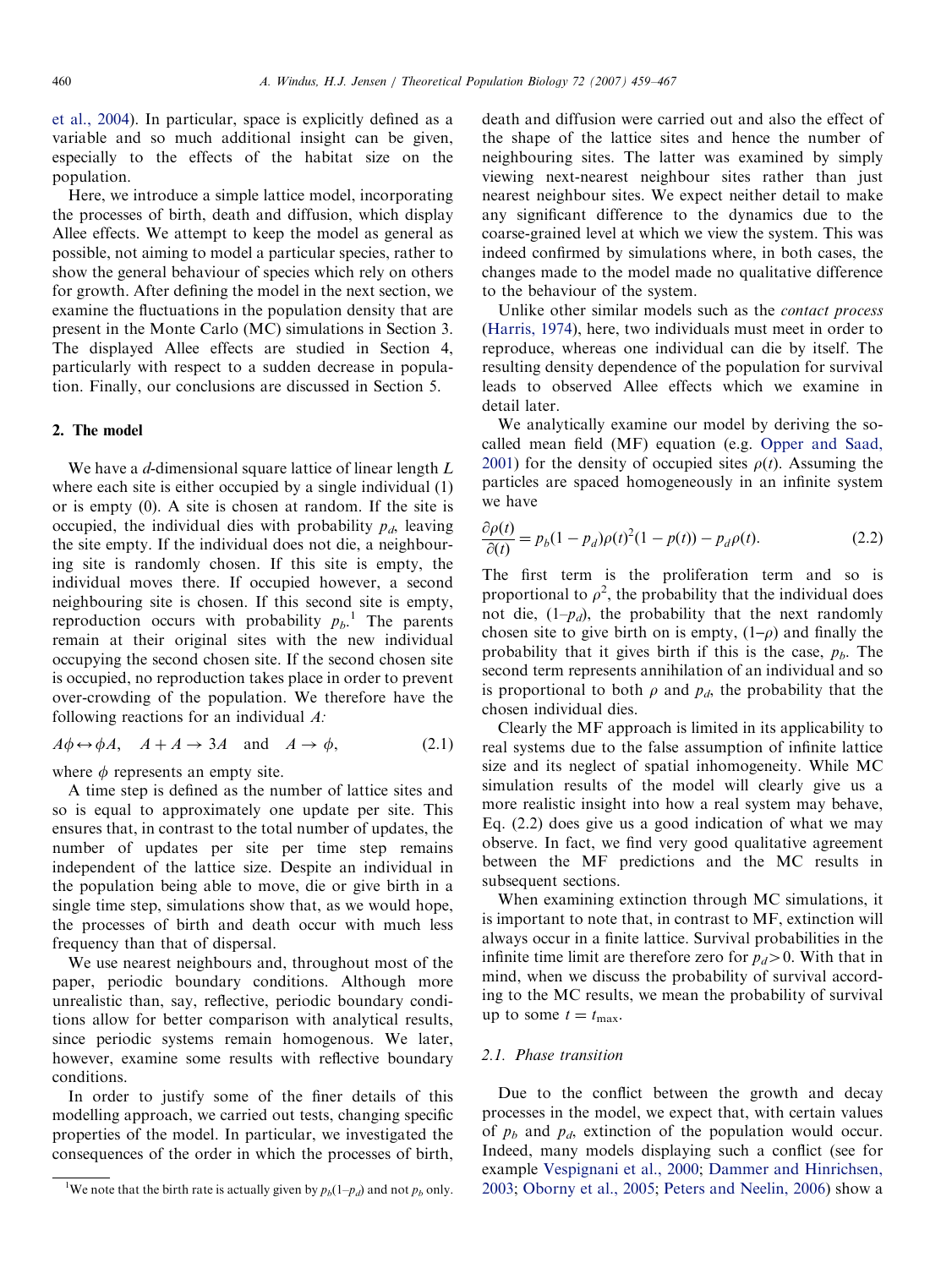critical parameter value separating an active state and an inactive or absorbing state that, once reached, the system cannot leave. As the rate of decay increases, the so-called order parameter (often the density of active sites) decreases, becoming zero at a critical point, marking a change in phase or phase transition. In our case, the absorbing state would represent an empty lattice and so extinction of the population.

Eq. (2.2) has three steady states,

$$
\bar{p}_0 = 0, \quad \bar{p}_{\pm} = \frac{1}{2} \left( 1 \pm \sqrt{1 - \frac{4p_d}{p_b(1 - p_d)}} \right). \tag{2.3}
$$

For  $4p_d > p_b(1-p_d)$ ,  $\bar{p}_{\pm}$  are imaginary, resulting in  $\bar{p}_0$  being the only real stationary state. Keeping  $p_b$  constant from now on, we then have that our critical death rate is given by  $p_d = p_b/(4 + p_b)$  which separates the active phase representing survival and the absorbing state of extinction.

As previously mentioned, we find at least good qualitative support for our MF analysis through numerical simulations. Fig. 1(a) shows the critical values of  $p_d$  and  $p_b$ separating the regions with one and three real stationary states according to both the MF equation and MC simulations for 1, 2 and 3 dimensions. We see convincing agreement between our analytical and numerical results, particularly in higher dimensions. The MC simulations were carried out on an initially fully occupied lattice with linear sizes  $L = 1000$ , 32 and 10 for each dimension, respectively, and we observed whether extinction occurred during  $10^5$  time steps. For each  $p_b$ , the simulation was repeated 500 times. If a single run survived,  $p_d$  was increased, whereas if extinction occurred in all runs,  $p_d$ was reduced. Using the same initial seed for the random number generator, an iterative procedure produced a critical value with accuracy  $\pm 2^{-11}$ . This iterative procedure was then repeated five times with different seeds and the average taken. Only a small number of repeats was needed since the largest variance of the values obtained was of the order of  $10^{-8}$ . From the figure we find that to 3 d.p. for  $p_b = 0.5$ ,  $p_{d_c} = 0.073$ , 0.098 and 0.105 in 1, 2 and 3 dimensions, respectively. Due to the finite size of the lattices and the finite time used for the above simulations, the actual critical death rates are likely to differ slightly from those given and more accurate techniques would have to be used to obtain them (see [Hinrichsen,](#page-7-0) 2000, for examples of such techniques).

With  $\rho(t = 0) = 1$ , as  $p_d$  is increased, the steady-state population density decreases, becoming zero at  $p_d$  as shown in Fig. 1(b), marking the phase transition. We see that the steady-state population density appears to change continuously in 1 dimension, whilst discontinuously in 2 and 3 dimensions in agreement with the MF results. We call such phase transitions continuous and first-order, respectively. In both cases, the phase transition is marked by a very rapid decrease in population density.

Aside from a decrease in population density, we expect to observe other phenomena that are highly significant to Fig. 1. (a) Values of  $p_{d_c}$  for different  $p_b$  and (b) the steady-state population densities with  $p_b = 0.5$  according to the MF (line) and 1  $(+)$ , 2  $(\times)$  and 3  $(\bullet)$  dimensional MC simulations.

the population as  $p_{d_c}$  is approached. In particular, for continuous phase transitions, fluctuations in the population density  $\Delta \rho$  are known to diverge as  $p_d \rightarrow p_d$ . according to

$$
\Delta \rho \sim (p_{d_c} - p_d)^{-\gamma} \tag{2.4}
$$

for some critical exponent  $\gamma$  (see again [Hinrichsen,](#page-7-0) 2000). A population at risk from extinction due to a super-critical death rate will therefore display, not only a decrease in population density, but an increase in fluctuations (see also [Oborny](#page-7-0) et al., 2005).

Many models displaying such a continuous absorbing phase transition are known to behave very similarly close to the critical point. This has allowed for the grouping together of those models which share the same properties into *universality classes*. Critical exponents such as  $\gamma$ , for example, will be identical for all models belonging to the same universality class. It has recently been shown that in 1

0 0.02 0.04 0.06 0.08 0.1 0.12  $\Omega$ 0.1 0.2 0.3 0.4 0.5 0.6 0.7 0.8  $\overline{Q}$ 

a

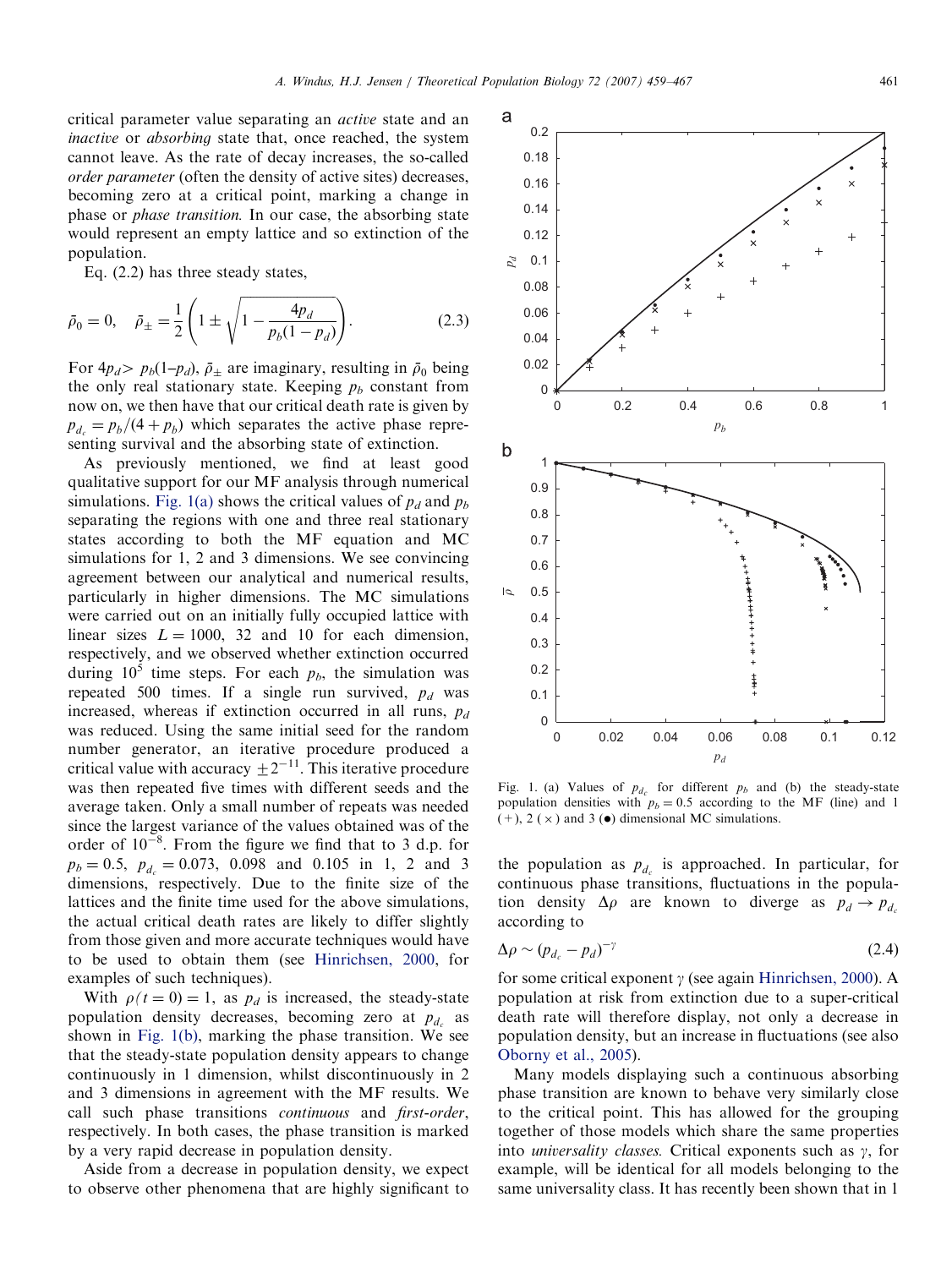dimension, this model belongs to by far the largest universality class of models displaying absorbing phase transitions, called directed percolation ([Windus](#page-8-0) and Jensen, [2007\)](#page-8-0). Due to the size of this universality class, many other similar models will display the same behaviour close to criticality. These include models requiring different numbers of individuals for birth and death. The behaviour seen here in 1 dimension close to criticality is true then for a number of models different from our own, including the previously mentioned contact process or the pair contact process with diffusion ([Carlon](#page-7-0) et al., 2001).

Extinction however may also occur for reasons other than having a super-critical death rate. We investigate the roles of fluctuations and that of Allee effects in the next two sections, where we examine simulations in the subcritical or active phase and use the constant value  $p_b = 0.5$ .

## 3. Fluctuations

One of the main weaknesses of the MF approach is the absence of fluctuations in the population density. In reality, and indeed from MC results, we expect extinction due to fluctuations in the population density to occur when the order of the fluctuations approaches the mean population density. Empirically, demographic stochasticity (that is, chance events of mortality and reproduction) is known to be greater in smaller populations ([Lande](#page-7-0) et al., 2003) than in larger ones. From our MC results, population and habitat size are positively correlated. This is true also, on average, in nature. We therefore expect extinction due to fluctuations to occur for smaller lattice (and therefore population) sizes as has been suggested (e.g. [Pimm,](#page-7-0) [1991;](#page-7-0) [Escudero](#page-7-0) et al., 2004) and indeed observed (e.g. [Diamond,](#page-7-0) 1984).

We see in Fig. 2(a) that, numerically, the fluctuations in the population density  $\Delta \rho$  decrease with the number of lattice sites N through a power law with exponent  $-0.50$  in all dimensions, which is what we would expect from the central limit theorem. Simulations were carried out for fixed  $p_d = 0.03$  and  $p_b = 0.5$  and the standard deviation of the population density was obtained from  $5 \times 10^3$  surviving runs for each lattice size. Fig. 2(b) shows how the size of the fluctuations also increase as the critical point is approached, as expected from Eq. (2.4). These larger fluctuations will also increase the probability of extinction as indicated in [Fig.](#page-4-0) 3 where we examine the probability of survival  $P_s$ ; that is, the probability that extinction has not occurred up to some time  $t_{\text{max}}$ . We examine the 1dimensional case only using three different values of  $p_d$ with  $t_{\text{max}} = 10^3$  and repeat the simulation  $5 \times 10^4$  times for each lattice size. The figure clearly shows how the probability of survival increases with L, yet decreases as  $p_d$  increases. Indeed, as  $p_{d_c}$  is approached, population density decreases and fluctuation size increases, resulting in species with higher death rates being more susceptible to extinction. This is indeed observed in nature where longlived species are known, in general, to have a higher chance



Fig. 2. (a) Log–log plot of the standard deviation of the population density  $\Delta \rho$  versus the number of sites N in the 1 (+), 2 ( $\times$ ) and 3 ( $\bullet$ ) dimensional systems. The hashed line has gradient  $-0.5$  for the eye and indicates the power law behaviour. (b) The fluctuations versus  $p_d$  for the same dimensions as in (a).

of survival than short-lived ones ([Pimm,](#page-7-0) 1991; [Stocklin](#page-8-0) and [Fischer,](#page-8-0) 1999).

## 4. Allee effects

One reason we observe a decline in population growth at low densities is due to a decrease in mating successes at low densities. This is empirically known to occur in both plant (e.g. Aizen and [Feinsinger,](#page-7-0) 1994) and animal (e.g. [Birk](#page-7-0)[head,](#page-7-0) 1977; [Robinson,](#page-7-0) 1988) populations. In our model, this aspect is incorporated by the fact that two individuals are required for reproduction whereas an individual can die by itself. As density decreases, each individual therefore finds it increasingly difficult to find another for reproduction before they die. To examine this, we return to our MF equation (2.2).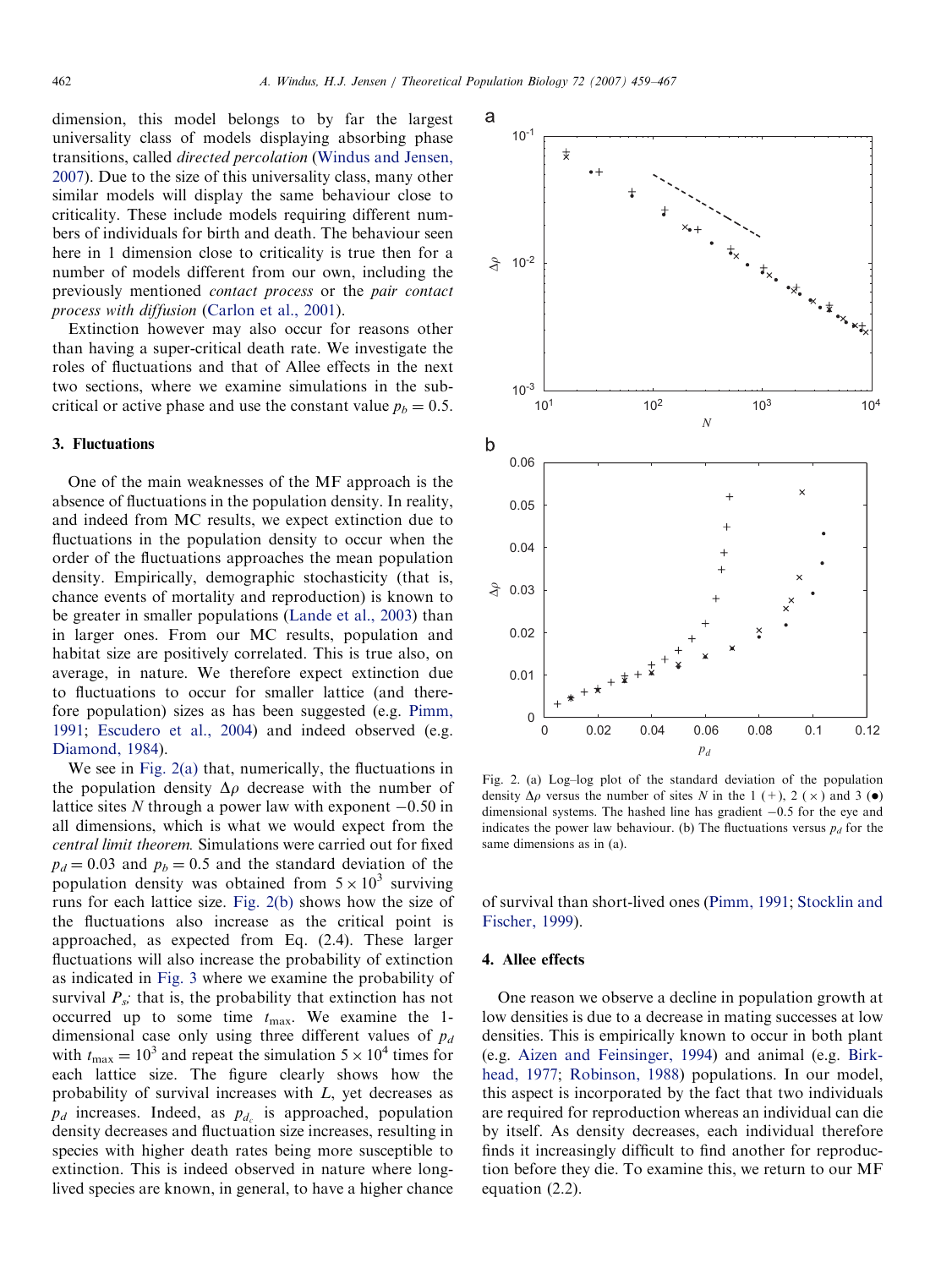<span id="page-4-0"></span>

Fig. 3. How  $P_s$  varies with L for the 1-dimensional model with (from left to right),  $p_d = 0.04$ , 0.05 and 0.06. Similar results are seen in 2 and 3 dimensions.

It is easy to show that whereas  $\bar{\rho}_{+}$  and  $\bar{\rho}_{0}$  are stable stationary points of Eq. (2.2),  $\bar{p}_-$  is unstable. We may therefore treat  $\bar{\rho}_-$  as a critical population density  $\rho_c$  since, from the MF, any population whose density  $\rho(t) < \bar{\rho}$  will be driven to extinction by the dynamics of the system. In fact,

$$
\rho(t) \to \begin{cases} 0 & \text{for } \rho(t) < \rho_c \\ \bar{\rho}_+ & \text{for } \rho(t) > \rho_c \end{cases} \quad \text{as } t \to \infty \tag{4.1}
$$

for  $p_d < p_{d_c}$ .

We again wish to compare this MF prediction with the MC results in 1, 2 and 3 spatial dimensions. Due to the instability of  $\bar{\rho}$ , we instead use the initial population density  $\rho(0)$  and find the value of  $p_d$  (or indeed vice versa) that separates the active and absorbing states. This then gives us an excellent way of finding  $\bar{\rho}_{-} = \rho_c$  for different values of  $p_d$ . The MC simulations were carried out and the death rates found iteratively in the same fashion as in Section 2. The results are shown in Fig. 4 and clearly show the importance of the initial population density for survival. The density dependence appears to increase with dimensionality, which we expect, since two individuals meeting becomes progressively harder as the dimensionality of the system increases.

From Eq. (4.1) we expect that the population will survive only as long as  $\rho(t) > \rho_c$ . The MC results however in Fig. 5, show more of an increase in the probability of extinction as we approach  $\rho_c^+$  rather than the definite extinction/survival cut-of that the MF predicts. We also see that as  $p_d$ , and therefore  $\rho_c$ , decreases, a greater increase in  $\rho(0)$  is needed to increase  $P_s$  to 1.

The existence of this critical population density is highly significant to the conservation of species. It is clear from our model that a sufficiently small population will not grow, regardless of how much space and resources are available (see also [Amarasekare,](#page-7-0) 1998). Such behaviour has been



Fig. 4. Phase diagram showing the critical values of  $p_d$  separating the 2 long-term outcomes of the system for different initial population densities according to the MF (line) and the 1 (+), 2 ( $\times$ ) and 3 ( $\bullet$ ) dimensional MC simulations. We remind the reader that, from MF, extinction occurs in all cases for  $p_d > p_{d_c}$ .



Fig. 5. Plot of  $P_s$  with  $t_{\text{max}} = 2000$  for different initial conditions. From left to right we have,  $\rho_c = 0.17$  ( $p_d = 0.94$ ), 0.11 ( $p_d = 0.92$ ) and 0.05  $(p_d = 0.089).$ 

observed in nature. Populations of northern cod (Gadus morhua), for example, have failed to grow, despite having had seven years of moratorium [\(Shelton](#page-7-0) and Healey, 1999; Frank and [Brickman,](#page-7-0) 2000). Similarly, when introducing bird populations to a new area, it has been found that repeated releases of large numbers of individuals are often needed before the introduction is successful ([Long,](#page-7-0) 1981).

## 4.1. A decrease in population density

Apart from the initial conditions, it is certainly conceivable that the population density could fall below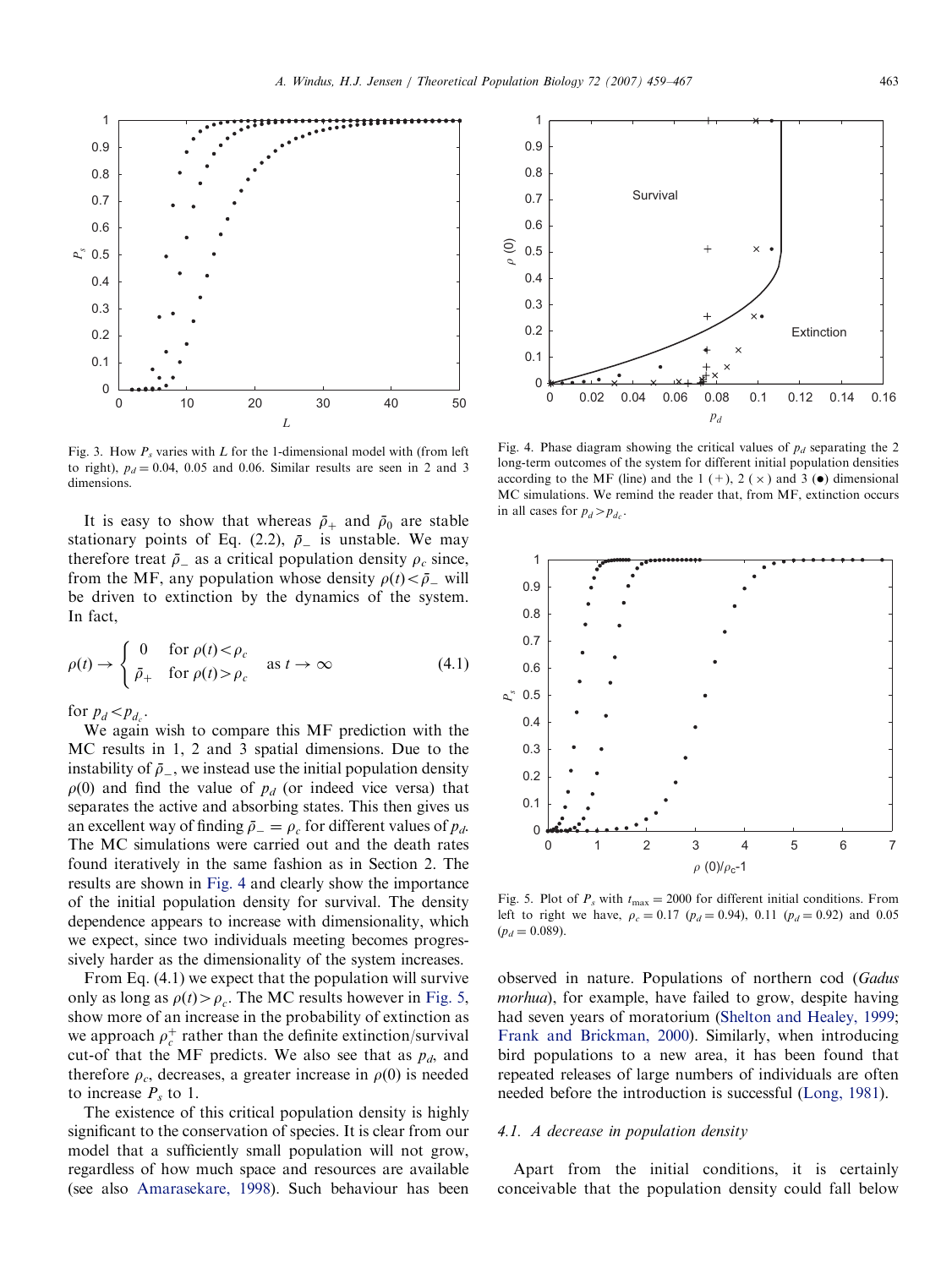the critical value due to a reduction in population size caused by disease or hunting, for example. We examine this through MC simulations by increasing  $p_d$  to 1 at some  $t = t_k$  and then returning  $p_d$  to its original value once a density  $\rho_s$  has been reached. We examine this here in 2 dimensions with now reflective rather than the previously used periodic boundary conditions. Qualitatively, all previous results have been very similar when using reflective boundary conditions but here we want to increase this degree of realism in our model.

In 2 dimensions, for  $p_d = 0.093$ ,  $\rho_c$  was found to be 0.140. So, from the MF, for  $p_d = 0.093$ , we would expect that if  $\rho_s > 0.14$  the population will survive, with the population density returning to  $\bar{p}_+$ . However, for  $\rho_s < 0.14$ , extinction will occur. Using  $\rho_s = 0.15 > \rho_c$  in Fig. 6, we see that for those runs that did survive, the population density does indeed return to what it once was. We also see, as suggested by [Fig.](#page-4-0) 5, that most of the runs did result in extinction. In fact the survival probability was only 0.007.

From Fig. 6 we observe that there is a time delay between the start of the population decrease and when the probability of survival begins to fall. Assuming an individual that dies the *n*th time it is picked survives  $n-1$ time steps, it is easy to show that the expected lifetime (in time steps) of an individual is given by  $(1-p<sub>d</sub>)/p<sub>d</sub>$ . Here, then, the observed time delay of approximately 40 time steps, with  $p_d = 0.093$ , corresponds to approximately four lifetimes. In general, the delay presents an opportunity to act in order to increase the probability of survival.

According to our model, in order to reduce the probability of extinction in such a case, the population density must be increased beyond  $\rho_c$ . This has important ecological implications since it shows that the probability of extinction can be decreased, not only by increasing the population (which is of course not always possible), but also by a decrease in habitat size for a fixed population.

To see whether this hypothesis holds, we simulate this again using  $p_d = 0.093$  but with  $\rho_s = \rho_c = 0.14$  so that the probability of survival is negligible. Now, however, once the population density has been reduced, the area covered by the lattice is halved. This is achieved by halving the linear length of the lattice in 1 dimension. The individuals in the half that is removed are randomly relocated in the remaining half therefore doubling the population density. Once the population has recovered and stabilized, the lattice is returned to its original size. Fig. 7 shows the recovery of the population once the lattice size has been reduced. With  $t_{\text{max}} = 4000$ , the probability of survival increased substantially from 0.004 to 0.278.

We expect there to be an optimal habitat reduction size — too large a reduction and the population will be in danger from the large fluctuations associated with smaller habitat or population sizes, whereas too small a reduction and the density will not be increased sufficiently This is confirmed in [Fig.](#page-6-0) 8 where we plot the probability of survival  $P_s$  up to some  $t_{\text{max}}$  against the proportional reduction in area  $A = L^2$  for different values of  $\rho_c$ . We define this proportional reduction in area  $\Delta A$  to be  $\Delta A = 1 - A<sub>new</sub>/A<sub>old</sub>$ . Again, a 2-dimensional lattice with an initial value  $L = 30$  was used and  $P_s$  measured with  $t_{\text{max}} = 4000$ . An optimal value of  $\Delta A$  clearly exists in each case.

From [Fig.](#page-6-0) 8, we see that the greatest value of  $P_s$  is achieved with  $\rho_s = 0.11$ . Smaller values of  $\rho_s$  result in smaller populations, which, from Section 3, are at greater risk of extinction by fluctuations. Since in [Fig.](#page-6-0) 8  $\rho_s = \rho_c$ , larger values of  $\rho_s$  are associated with larger values of  $p_d$ . Again, from Section 3, these populations are also at a greater risk from extinction by fluctuations. We also observe that as  $\rho_s = \rho_c$  increases, the value of  $\Delta A$  giving



Fig. 6. The average population density of the surviving runs only with the survival probability  $P(t)$  (hashed line), i.e. the probability that extinction has not occurred up to time t. A value of  $L = 30$  was used with  $t_k = 1000$ .



Fig. 7. Plot showing the surviving runs only (solid line) that recover, after a sudden decrease in population size at  $t_k = 1000$ , due to the re-sizing of the lattice. The lattice is returned to how it was originally at  $t = 2000$  and the population recovers to its original value. The re-scaled probability of survival  $P'(t)$  is also shown (hashed line).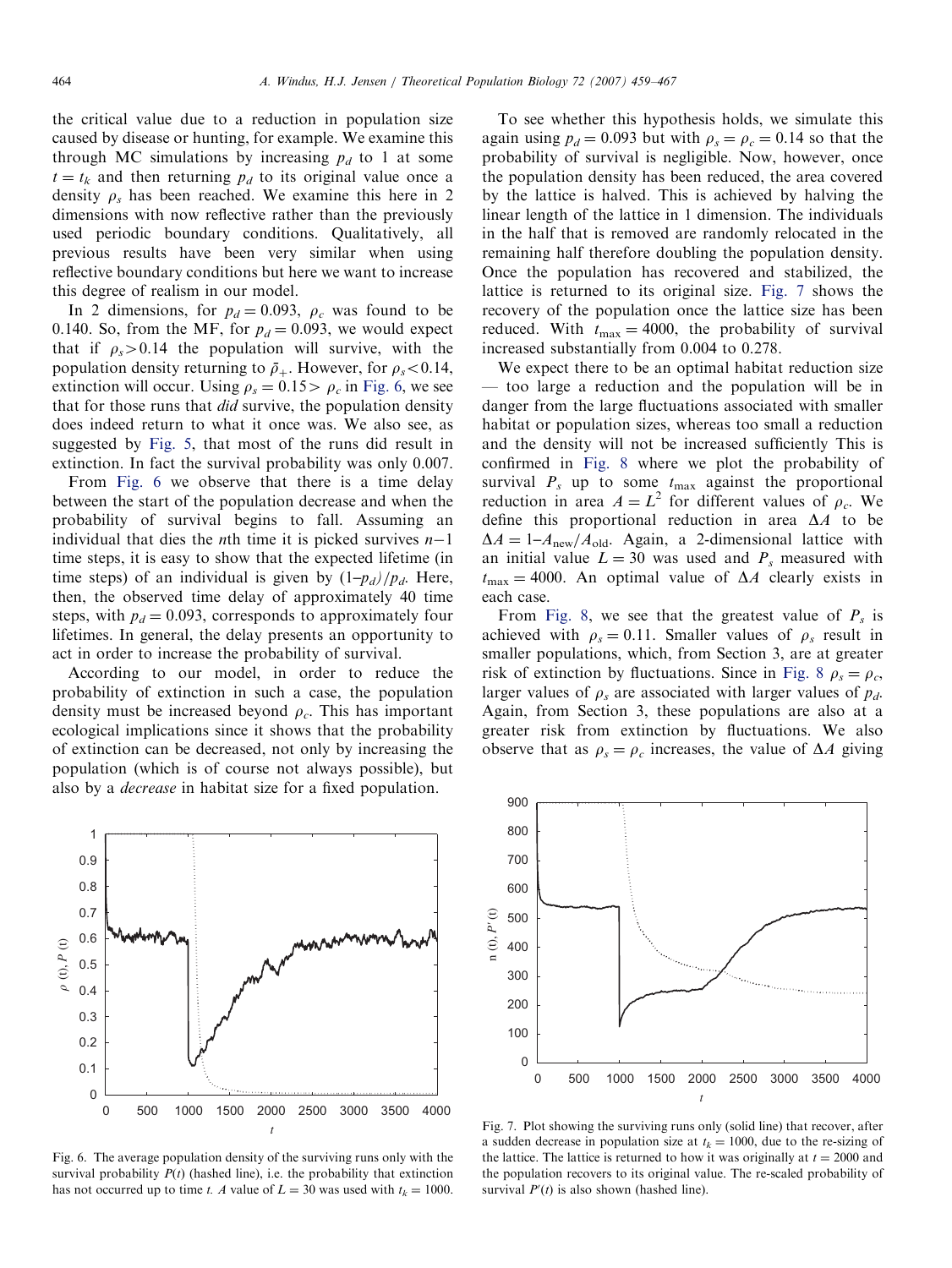<span id="page-6-0"></span>

Fig. 8. How the probability of survival changes with different reductions in habitat area,  $\Delta A$  for  $\rho_s = \rho_c = 0.05 \ (\Box)$ , 0.08 ( $\diamond$ ), 0.11 ( $\nabla$ ), 0.14 ( $\circ$ ) and 0.17 ( $\triangle$ ). The corresponding values of  $p_d$  were 0.089, 0.091, 0.092, 0.093 and 0.094, respectively.



Fig. 9. How the probability of survival changes with reductions in habitat size,  $\Delta A$  for different initial values  $L = 26 \ (\Box)$ , 32 ( $\diamond$ ), 38 ( $\triangledown$ ), 44 ( $\circ$ ) and 50 ( $\triangle$ ) with  $\rho_s = \rho_c = 0.11$ .

the optimal value of  $P_s$  decreases. This is likely to be due to the fact that smaller values of  $\rho_c$  require a greater density increase to improve  $P_s$  as seen in [Fig.](#page-4-0) 5.

We plot in Fig. 9  $P_s$  against  $\Delta A$  for a fixed  $\rho_s = 0.11$ , but with different initial values of  $A$ . We see that as  $L$  increases,  $P_s$  also increases for a fixed  $\Delta A$ . This is likely to be due to the larger population sizes that remain after the reduction in habitat size which are less susceptible to extinction by fluctuations.

Whilst reflective boundary conditions were used here, very similar results were obtained using periodic boundary conditions. In fact, with periodic boundary conditions, the probability of survival increased more significantly due to the population being able to grow in two directions rather than in just one after the lattice had been returned to its original size. This of course could be achieved in reality by reducing the habitat from more than one direction.

This model was proposed to represent how the area in which a population is found could be reduced in real life. The species could be driven towards one end of the habitat with a boundary placed to prevent them leaving the desired area. This boundary could then be removed once the population has recovered. Clearly this is easier for larger, land-based animals but in principle, at least, could be achieved for all non-plant species.

## 5. Conclusions

Allee effects are certainly observed in nature ([Stephens](#page-8-0) and [Sutherland,](#page-8-0) 1999; [Pedersen](#page-7-0) et al., 2001; [Gyllenberg](#page-7-0) et al., [1997](#page-7-0)) and have been studied with respect to extinction. Using a lattice model, we have observed Allee effects together with the role of fluctuations, with the advantage of being able to examine the effects of habitat size. Being able to model the population as a group of individuals which move, breed and die, rather than as a variable in an equation, has enabled us to gain a more realistic insight into how real populations behave. In particular, the MC results have taken into account the finite size of the habitats as well as fluctuations and clustering in the population. This has resulted in certain discrepancies between the MF and MC results. Most notably, we observed extinction occurring in the MC simulations where the MF predicted survival.

Rather than the clear-cut conclusions that deterministic models produce, conservationists often examine the probability that a population will maintain itself without significant demographic or genetic manipulation for the foreseeable ecological future [\(Soule,](#page-8-0) 1987). In this spirit, for a sufficiently large population density we have shown that the probability of survival does increase with habitat size due to the smaller fluctuations. However, far more important are the death rate and population density, since if these fall on the wrong side of their critical values, extinction is almost a certainty.

Our findings are certainly significant for the design of habitats. The idea of a critical habitat size, mentioned in the Introduction, is misleading since, according to our model, it is certainly not true that for a fixed population size the larger the habitat size the better. Regardless of the amount of space and resources available, a population will only grow if the density is above its critical value. We also proposed, in the last section, a method for greatly reducing the probability of extinction by reducing the habitat size once a species has become rare.

Our notion of density has been that of the number of individuals per unit area. While we assumed this to be constant in space when deriving our MF equation (2.2), clearly this will vary amongst real populations. In fact, for populations that are found in patches, the value of the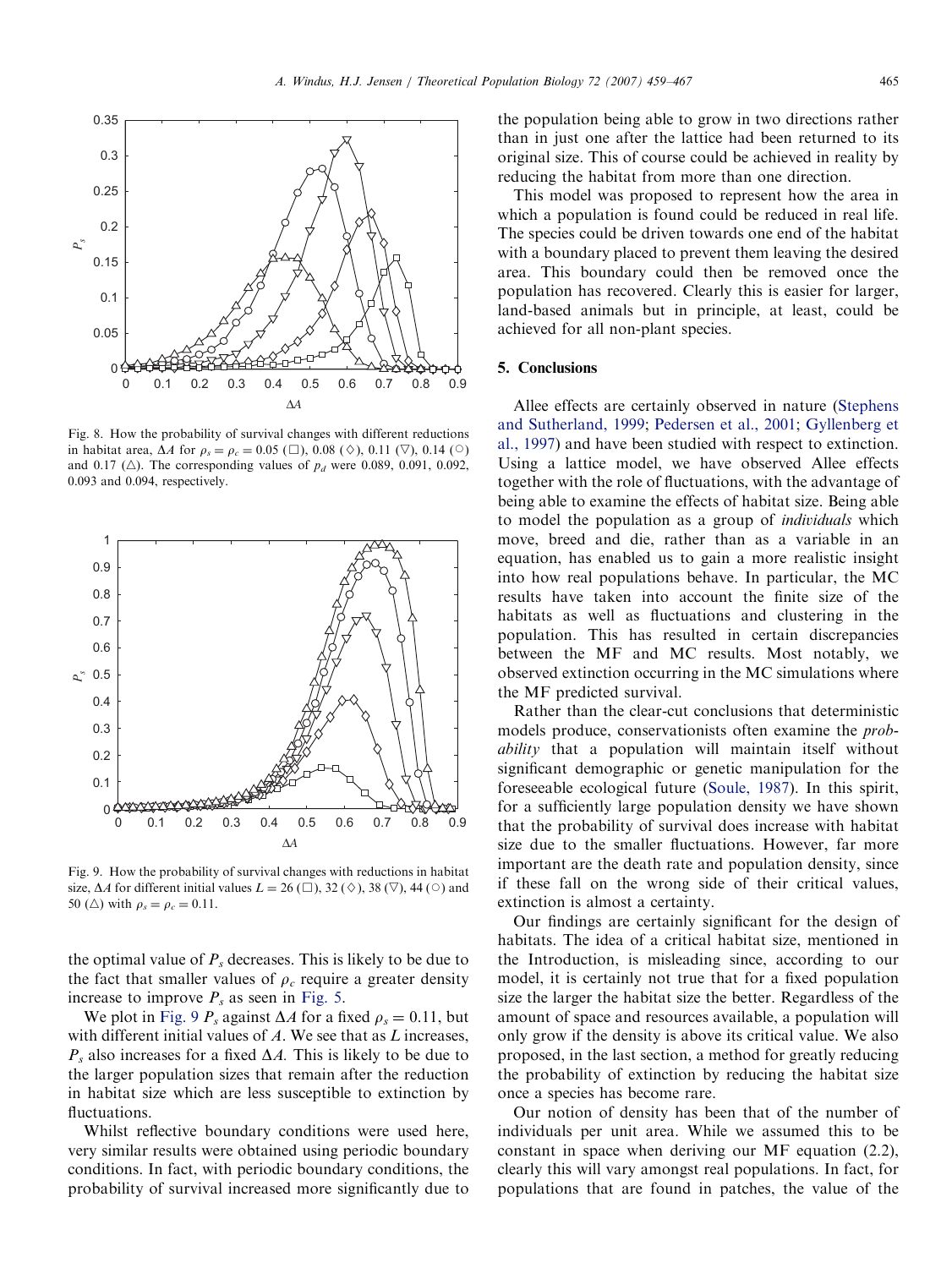<span id="page-7-0"></span>

Fig. 10. Snapshot of the output from a 2-dimensional lattice with  $L = 100$ . A value of  $p_d = 0.1$  was used and the picture was taken at  $t = 600$  when  $\rho = 0.2223$ .

density will depend very much on the scales used. The same is true of the MC results as shown in Fig. 10, where we see clear examples of clustering. In nature, species will cluster to varying degrees and hence the value of the critical population density will also vary and would need to be estimated in each case.

So great is the variety of species on our planet that any attempt to create a general model that could accurately capture the behaviour of them all would be futile. Here, we have assumed a homogenous habitat, where all sites are equally accessible and habitable and have used the parameters  $p<sub>b</sub>$  and  $p<sub>d</sub>$  only to describe the species. Whilst our model may therefore not accurately describe any particular species, we believe that it shows the general behaviour of species which rely on others for growth and sustainability. Great care would certainly need to be taken in applying our findings to real situations since our findings are of more qualitative, rather than quantitative relevance. In particular, we think that our model would be most relevant for species where the individuals live alone yet sexually reproduce, rather than those which live in groups.

#### Acknowledgments

We would like to thank Beata Oborny for very helpful discussions and references. Alastair Windus would also like to thank the Engineering and Physical Sciences Research Council (EPSRC) for his Ph.D. studentship.

## References

- Aizen, M., Feinsinger, P., 1994. Forrest fragmentation, pollination and plant reproduction in Chaco dry forrest, Argentina. Ecology 75 (2), 330–351.
- Allee, W., 1931. Animal Aggregation: A Study in General Sociology. University of Chicago Press.
- Allen, L., Fagan, J., Högnäs, G., Fagerholm, H., 2005. Population extinction in discrete-time stochastic population models with an Allee effect. J. Differ. Equ. Appl. 11 (4-5), 273–293.
- Amarasekare, P., 1998. Allee effects in metapopulation dynamics. Am. Nat. 152 (2), 298–302.
- Birkhead, T., 1977. The effect of habitat and density on the breeding success in the Common Guillemot (Uria aagle). J Anim. Ecol. 46, 751–764.
- Carlon, E., Henkel, M., Schollwock, U., 2001. Critical properties of the reaction-diffusion model  $2A \rightarrow 3A$ ,  $2A \rightarrow 0$ . Phys. Rev. E 63 (3), 036101.
- Courchamp, F., Clutton-Brock, T., Grenfell, B., 1999. Inverse density dependence and the Allee effect. Trends Ecol. Evol. 14 (10), 405–410.
- Dammer, S., Hinrichsen, H., 2003. Epidemic spreading with immunization and mutations. Phys. Rev. E 68 (1), 016114.
- Dennis, B., 1989. Allee effects: population growth, critical density, and the chance of extinction. Nat. Res. Model. 3, 481–538.
- Dennis, B., 2002. Allee effects in stochastic populations. OIKOS 96 (3), 389–401.
- Diamond, J., 1984. ''Normal'' extinctions in isolated populations. In: Nitecki, M. (Ed.), Extinctions. The University of Chicago Press, pp. 191–245.
- Durrett, R., Levin, S., 1998. Spatial aspect of interspecific competition. Theor. Popul. Biol. 53 (1), 30–43.
- Escudero, C., 2005. Particle statistics and population dynamics. Physica A 354, 371–380.
- Escudero, C., Buceta, J., de la Rubia, F., Lindenberg, K., 2004. Extinction in population dynamics. Phys. Rev. E 69, 021908.
- Frank, K., Brickman, D., 2000. Allee efeects and compensatory population dynamics within a stock complex. Can. J. Fish. Aquat. Sci. 57 (3), 513–517.
- Gyllenberg, M., Hanski, I., Hastings, A., 1997. Structured metapopulation models. In: Hanski, I., Gilpin, M. (Eds.), Metapopulation Biology: Ecology, Genetics and Evolution. Academic Press, London, pp. 93–122.
- Harris, T.E., 1974. Contact interactions on a lattice. Ann. Probab. 2 (6), 969–988.
- Hinrichsen, H., 2000. Non-equilibrium critical phenomena and phase transitions into absorbing states. Adv. Phys. 49 (7), 815–958.
- Hurford, A., Hebblewhite, M., Lewis, M., 2006. A spatially explicit model for an Allee effect: why wolves recolonize so slowly in Greater Yellowstone. Theor. Popul. Biol. 70 (3), 244–254.
- Itoh, Y., Tainaka, K., Sakata, T., Tao, T., Nakagiri, N., 2004. Spatial enhancement of population uncertainty near the extinction threshold. Ecol. Model. 174 (1-2), 191–201.
- Johnson, D., Liebhold, A., Tobin, P., Bjørnstad, O., 2006. Allee effects and pulsed invasion by the gypsy moth. Nature 444 (7117), 361–363.
- Lande, R., Engen, S., Saether, B., 2003. Stochastic Population Dynamics in Ecology and Conservation. Oxford University Press, Oxford.
- Long, J., 1981. Introduced Birds of the World. Universe, New York.
- May, R., Lawton, J., Stork, N., 1995. Assessing extinction rates. In: Lawton, J., May, R. (Eds.), Extinction Rates. Oxford University Press, Oxford,  $pp. 1-24$ .
- Oborny, B., Meszéna, G., Szabó, G., 2005. Dynamics of populations on the verge of extinction. OIKOS 109 (2), 291–296.
- Opper, M., Saad, D. (Eds.), 2001. Advanced Mean Field Methods: Theory and Practice. MIT Press, Cambridge, MA.
- Pedersen, B., Hanslin, H., Bakken, S., 2001. Testing for positive densitydependent performance in four Bryophyte species. Ecology 82 (1), 70–88.
- Peters, O., Neelin, J., 2006. Critical phenomena in atmospheric precipitation. Nat. Phys. 2 (6), 393–396.
- Pimm, S., 1991. The Balance of Nature? Ecological Issues in the Conservation of Species and Communities. The University of Chicago Press.
- Robinson, J., 1988. Group size in wedge-capped Capuchin monkeys Cebus olivaceus and the reproductive success of males and females. Behaviour 23 (3), 187–197.
- Shelton, P., Healey, B., 1999. Should depensation be dismissed as a possible explanation for the lack of recovery of the northern